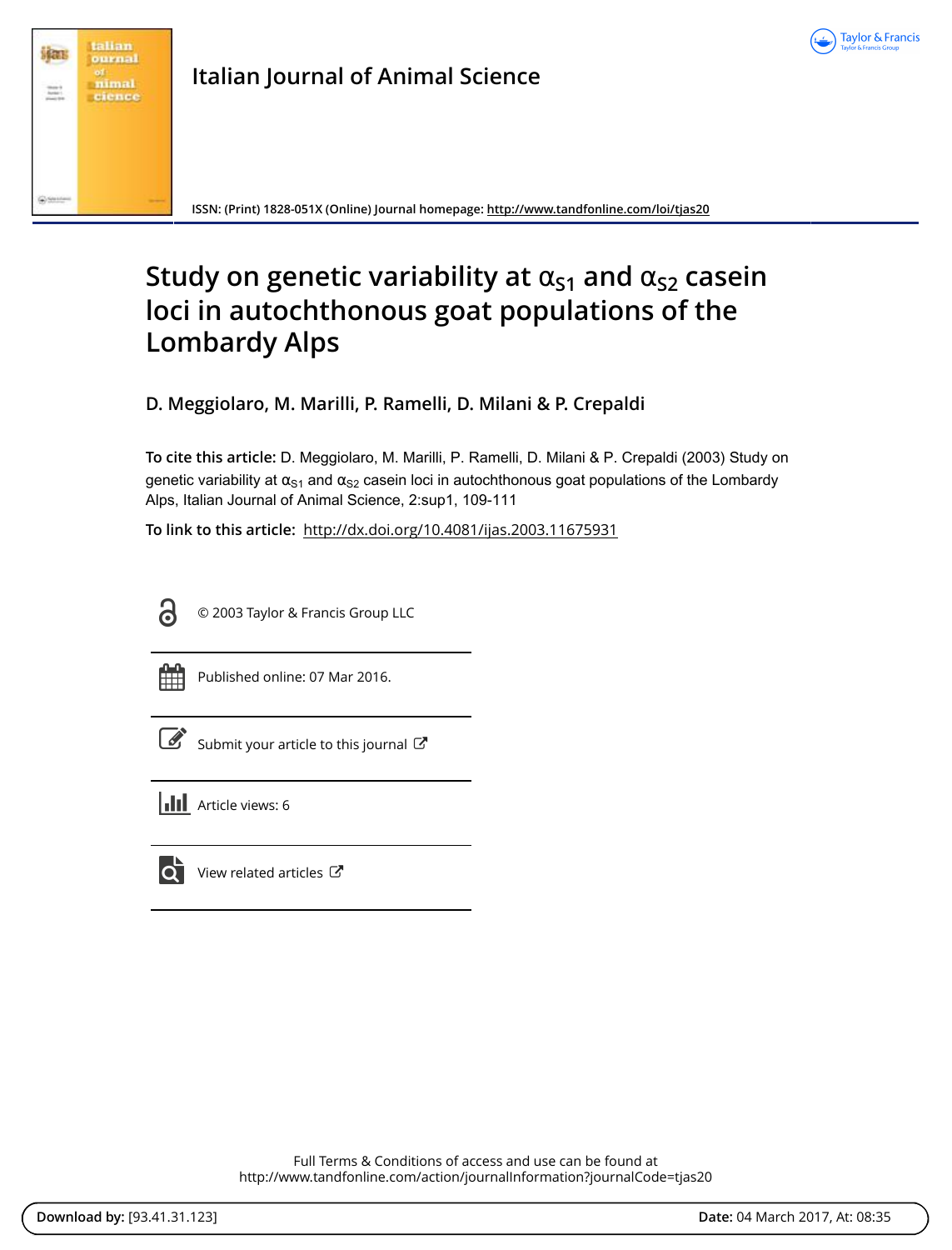## **Study on genetic variability at**  $\alpha_{s1}$  **and**  $\alpha_{s2}$ **casein loci in autochthonous goat populations of the Lombardy Alps**

## D. Meggiolaro, M. Marilli, P. Ramelli, D. Milani, P. Crepaldi

Istituto di Zootecnia Generale – Università di Milano, Italy.

*RIASSUNTO* – Studio sulla variabilità genetica ai loci  $\alpha_{S1}$  e  $\alpha_{S2}$  caseina in popolazioni autoctone delle Alpi lombarde *– E' stato studiato il polimorfismo ai* loci <sup>α</sup>*S1 e* <sup>α</sup>*S2 caseina, tramite PCR, su DNA genomico di 284 capre di razza Bionda dell'Adamello e Lariana. Sono state osservate 26 combinazioni genotipiche, tra le quali la più frequente è* CSN1S1FF/CSN1S2AA *(44,4%), i cui alleli ai due* loci *sono i più diffusi (69,7 e 88,2%). Tutte le altre combinazioni sono molto meno frequenti, a partire da* CSN1S1EF/CSN1S2AA *con il 12,7%. In 237 soggetti con aplotipi informativi (omozigoti ad almeno uno dei due* loci*), si è rilevato* che gli aplotipi CSN1S1<sup>r</sup>/ CSN1S2<sup>B</sup> e CSN1S1º/CSN1S2<sup>A</sup> sono meno frequenti dell'atteso mentre l'aploti*po* CSN1S10 / CSN1S2B *è più frequente dell'atteso (P<0,05).*

**KEY WORDS:** autochthonous goats, casein polymorphism, haplotype

**INTRODUCTION** – In cattle, sheep and goats (Hayes *et al.*, 1993) the casein genes form a cluster, on the chromosome 6, of four tightly linked genes, whose sequence is:  $\alpha_{S1} - \beta - \alpha_{S2} - k$  (Threadgill and Womack, 1990; Ferretti *et al.*, 1990; Gallagher *et al.*, 1994; Rijnkles *et al.*, 1997). For this reason the alleles at these *loci* are generally inherited all together (Di Stasio and Mariani, 2000), with low recombination frequency. Thus it is worth noting the importance of describing the casein haplotypes namely the inherited combination of closely linked alleles (King and Stansfield, 1985; Meuwissen and Goddard, 2001). The knowledge of the casein allele associations could be important for the selection. In goat milk the casein alleles are related to important differences in the level of synthesis of the respective gene products and in milk chemical-physical properties (Rando *et al.*, 2000). The  $\alpha_{S1}$ -casein alleles are related to 4 synthesis levels (strong: A, B and C alleles, 3.4 g/l; intermediate: E allele, 1.1 g/l; weak: D, F and G alleles, 0.45 g/l; null: 0 allele), the β-casein alleles to 2 synthesis levels (5.0 and 0 g/l for the A, B and null allele respectively) and the  $\alpha_{S2}$ -casein alleles to 2 levels (2.0 and 0 g/l for the alleles A, B, C, E, F and 0 respectively). Thus the possible combinations between the different synthesis levels at the three loci are 16, but the haplotypes that are observed in a population are generally much less, due to *linkage disequilibrium* and to the very low frequency of some alleles.

Aim of this work was the study of the association between alleles at the *loci* CSN1S1 and CSN1S2 in goats from two autochthonous populations of the Lombardy Alps: the Lariana (or Valle di Livo goat) and Bionda of Adamello.

**MATERIAL AND METHODS** – Blood samples were taken from 138 Bionda of Adamello goats in 21 flocks and from 146 Lariana goats in 9 flocks. Genomic DNA was extracted using the Nucleospin kit *(Macherey-Nagel)*. Five different PCR protocols were performed to detect CSN1S1 and CSN1S2 polymorfisms by means of PCR-RFLP for CSN1S1<sup>F</sup> (Ramunno *et al.*, 2000), PCR for CSN1S1<sup>E</sup> (Jansa Perez et al., 1994), AS-PCR for CSN1S1<sup>0</sup> (Cosenza et al., 2001), ASM-PCR for CSN1S2<sup>B,C</sup> and PCR-RFLP for CSN1S20 (Ramunno *et al.*, 2001a,b). No distinction was made among the three strong CSN1S1 alleles (A, B and C) that were assigned by exclusion, after the already described PCR. Also the CSN1S2<sup>A</sup> allele was assigned by exclusion. The very rare alleles  $CSN1S1^{p,q}$  and  $CSN1S2^{E,F}$  were not considered.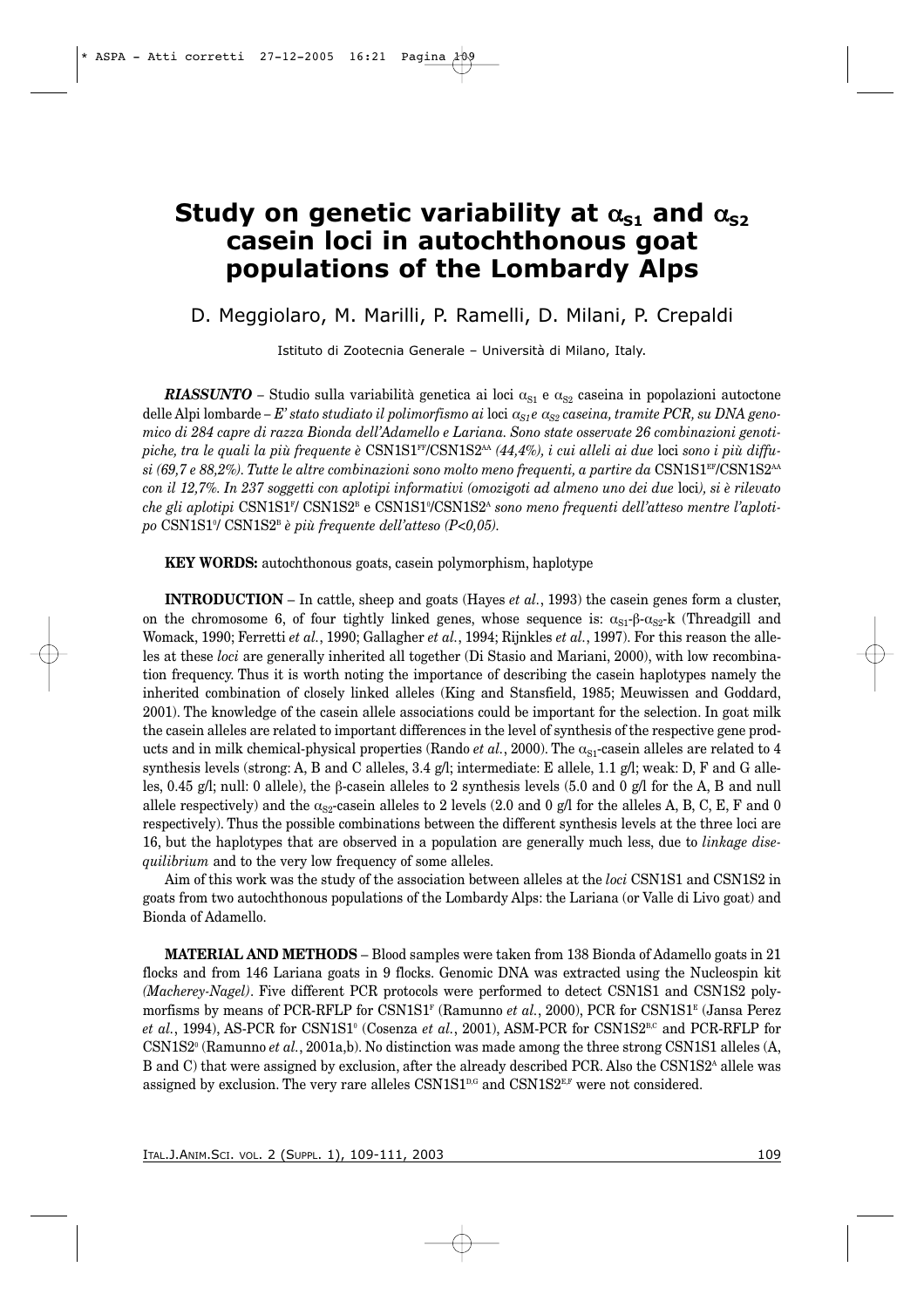**RESULTS AND CONCLUSIONS** – Among the genotypes at CSN1S1 and CSN1S2 *loci*, shown in Table 1, only 26 composite genotypes have been observed. The most frequent combination is  $\text{CSN1S1}^{\text{FP}}\text{CSN1S2}^{\text{AA}}$  (44.4%) homozygous at both *loci*. The involved alleles, CSN1S1<sup>F</sup> and CSN1S2<sup>A</sup>, are the most frequent in the whole sample (69.7 and 81.7% respectively). Other less frequent combinations are:  $\text{CNN1S1}^{\text{EF}}/\text{CSN1S2}^{\text{AA}}$  (12.7%),  $\text{CSN1S1}^{\text{F0}}/\text{CSN1S2}^{\text{AB}}$  (10.9%),  $\text{CSN1S1}^{\text{Fitrons}}/\text{CSN1S2}^{\text{AA}}$  (6.7%),  $\text{CSN1S1}^{\text{FF}}\text{/CSN1S2}^{\text{AB}}$  (3.9%) and  $\text{CSN1S1}^{\text{op}}\text{/CSN1S2}^{\text{BB}}$  (3.5%). All the other combinations have very low frequencies. The associations between alleles at the two *loci* was estimated in a subset of subjects (no.=237) that, being homozygous for at least one *locus*, have informative haplotypes (in italics in tab. 1). The allelic frequencies at the two *loci* in this data subset were used to estimate the expected frequencies of each haplotype in the hypothesis of *linkage equilibrium* of the two *loci* (Tab. 2).

| CSN1S2         | AA             | AO   | AB             | AC             | <b>BB</b> | BC   | Total | CSN1S1 |
|----------------|----------------|------|----------------|----------------|-----------|------|-------|--------|
| CSN1S1         | no.            | no.  | no.            | no.            | no.       | no.  |       | (%)    |
| F strong       | 19             |      |                | $\overline{2}$ |           |      | 22    | 7.75   |
| EE.            | $\overline{4}$ |      | 7              |                |           |      | 12    | 4.22   |
| E <sub>0</sub> |                |      | $\overline{4}$ |                |           |      | 5     | 1.76   |
| EF             | 36             |      | 2              | 3              |           |      | 41    | 14.44  |
| FF             | 126            | 1    | 11             | 5              | 1         |      | 144   | 50.70  |
| F <sub>0</sub> | 8              |      | 31             | $\mathbf{1}$   | 4         | 1    | 45    | 15.85  |
| 00             |                |      | 1              |                | 10        |      | 12    | 4.22   |
| 0 strong       | 2              |      | 1              |                |           |      | 3     | 1.06   |
| Total          | 196            |      | 58             | 13             | 15        | 1    | 284   |        |
| CSN1S2 (%)     | 69.02          | 0.35 | 20.49          | 4.54           | 5.28      | 0.35 |       | 100    |

|  | Table 1. |  |  | Observed genotypes and genotype frequencies at CSN1S1-CSN1S2 loci. |  |  |  |  |  |
|--|----------|--|--|--------------------------------------------------------------------|--|--|--|--|--|
|--|----------|--|--|--------------------------------------------------------------------|--|--|--|--|--|

In the above mentioned subset only 10 of the 16 possible haplotypes were observed. Four of the 6 absent haplotypes  $\overline{(CSN1S1^{strong}/CSN1S2^c)}$ ;  $CSN1S1^{strong}/CSN1S2^o;$ ;  $\text{CNN19/CSN1S2}^{\circ}$  and CSN1S1% CSN1S2<sup>0</sup> were neither observed in the whole 284 animal set. This is related to the low allelic frequency of the CSN1S1<sup>strong</sup>  $(4.4\%)$ , CSN1S2<sup>c</sup>  $(2.5\%)$  and CSN1S2<sup>o</sup>  $(0.2\%)$  alleles in these goats. The difference between the observed and the expected haplotype frequencies at the  $\chi^2$  test were significant (P<0.001) and in agreement with the *linkage* existing between the two considered *loci*. In particular, the haplotypes CSN1S1<sup>r</sup>/CSN1S2<sup>B</sup> and CSN1S1°/CSN1S2<sup>A</sup> were less frequent than expected, while there was an excess of CSN1S1%/CSN1S2<sup>B</sup> (P<0.01).

No one of these haplotypes should change significantly the global percentage of the respective proteins in the milk. In particular, according to the value reported by Rando *et al.* (2000) and considering that in these goats the β-casein allele 0 is absent (data not shown, found by milk IEF), the level of Casensitive caseins induced by the favoured haplotype CSN1S1%CSN1S2<sup>B</sup> should be 7 g/l, including the  $\beta$ casein. This level is similar to or slightly lower than the one of the haplotypes resulted to be less frequent than expected.

**ACKNOWLEDGEMENTS** – The authors are grateful to Dr. G. Invernizzi, Dr. I. Robustelli and Dr. S. Giovenzana of the Como-Lecco Provincial Breeders Association and to the goat breeders for the kind cooperation. The research has been financied by FIRST 2002 and by Stazione Sperimentale di Zootecnia.